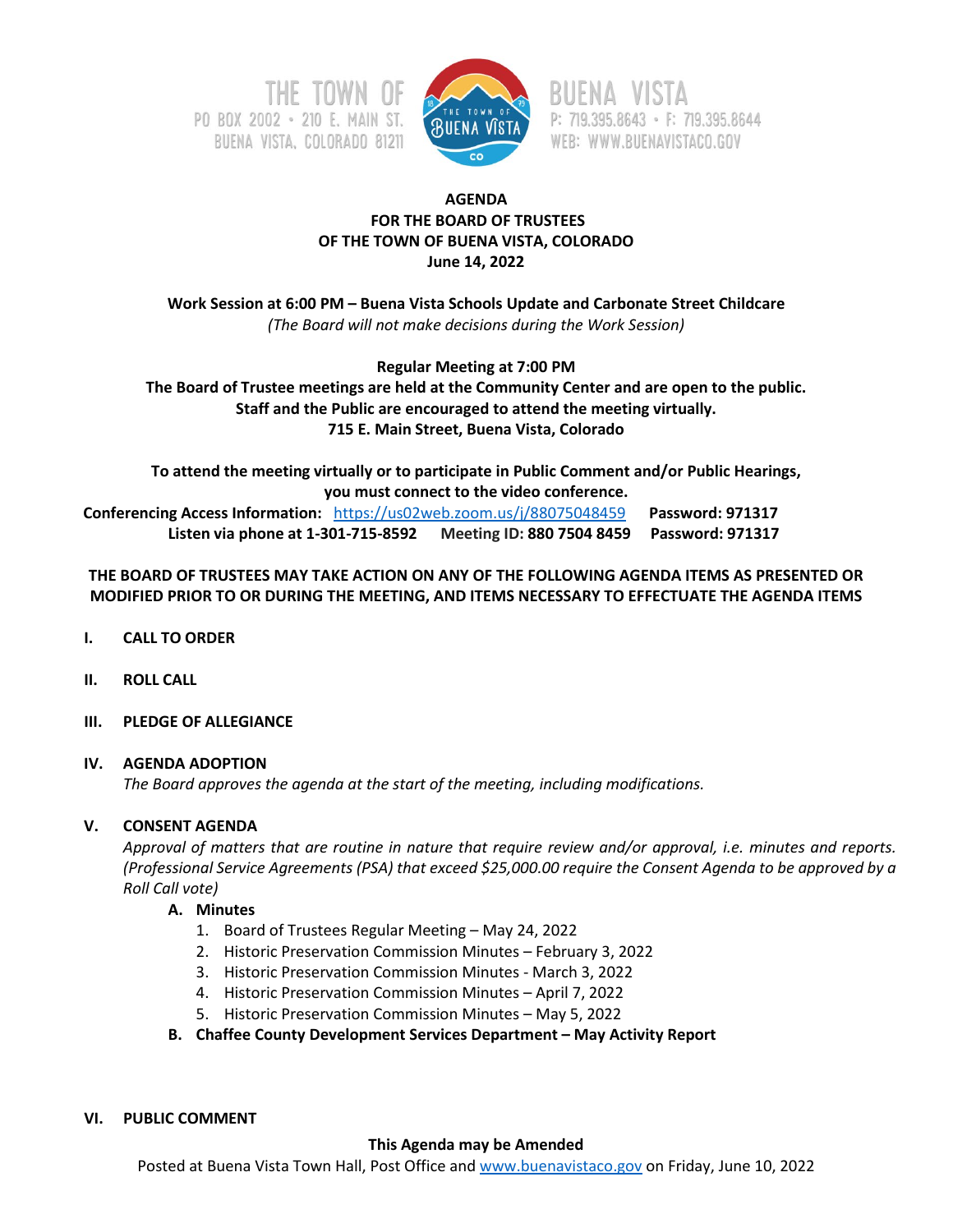*Citizen participation where the public can sign up prior to the start of the meeting to speak during public comment. Three minutes for matters not on the agenda or for agenda items not scheduled for Public Hearing. Enter your name, address, and subject to be discussed in the Zoom Chat box, or when Mayor Fay asks for Public Comment, click the raise hand button in the webinar control panel, or by phone press \*9, and the meeting host will prompt you to unmute when it is your turn to speak. Or you may email the information to [bvclerk@buenavistaco.gov.](mailto:bvclerk@buenavistaco.gov) Neither Town Board nor Town staff should be expected to respond to matters raised in the Public Comment segment of Board meetings. Nevertheless, Board members will always retain the right to ask questions of the speaker and respond then or later to remarks made by any citizen. Comments made in the Zoom Chatbox will not be discussed or included in the minutes.*

#### **VII. BUSINESS ITEMS**

## **A. Police Station – Financing Approval**

Should the Board of Trustees approve the adoption of Ordinance No. 21, Series 2022, entitled **"AN ORDINANCE OF THE TOWN OF BUENA VISTA, COLORADO, AUTHORIZING THE EXECUTION AND DELIVERY OF A SITE LEASE, A LEASE PURCHASE AGREEMENT, AND RELATED DOCUMENTS IN CONNECTION WITH THE ACQUISITION OF CERTAIN REAL PROPERTY BY THE TOWN; APPROVING THE FORMS OF SUCH DOCUMENTS; AND PROVIDING FOR OTHER MATTERS RELATING THERETO."?** *Alan Matlosz, Stifel Public, Managing Director, will provide the Board with details of the various components of the lease agreement and site lease related to financing the police station. The Board will review a related ordinance. (Estimated time – 15 minutes)*

## **B. Police Station Project Update**

Should the Board of Trustees approve the adoption of Resolution No. 45, Series 2022, entitled **"A RESOLUTION OF THE BOARD OF TRUSTEES FOR THE TOWN OF BUENA VISTA, COLORADO, APPROVING AN AGREEMENT WITH MW GOLDEN CONSTRUCTORS FOR CONSTRUCTION WORK ON THE NEW POLICE STATION."?**

*The Board will receive an update on the project and consider a contract agreement with the General Contractor. (Estimated time – 15 minutes)*

## **C. Chaffee County Multi-jurisdictional Hazard Mitigation Plan Update**

Should the Board of Trustees approve the adoption of Resolution No. 46, Series 2022, entitled, **"ARESOLUTION OFTHE BOARD OFTRUSTEES FORTHE TOWNOFBUENA VISTA, COLORADO, ADOPTING THE CHAFFEE COUNTY MULTI-JURISDICTIONAL HAZARD MITIGATION PLAN 2022 – 2027."?**

*Chaffee County Emergency Manager Rich Atkins will review the Chaffee County Multi-Jurisdictional Hazard Mitigation Plan with the Board for potential approval of the plan. (Estimated time – 10 minutes)*

## **D. Boys & Girls Club Facility**

*The Board will receive an update on the Boys & Girls Club project and site plan. (Estimated time – 10 minutes)*

**E. Public Hearing – Hotel & Restaurant Liquor License -Miana BV, LLC dba Bread + Salt BV** *The Board will consider approving a Hotel & Restaurant Liquor License for Miana BV LLC dba Bread + Salt BV. (Estimated time – 10 minutes)*

## **VIII. STAFF REPORTS** *(Estimated time – 15 minutes)*

- 1. Town Administrator
- 2. Town Treasurer
- 3. Police Chief
- 4. Fire Chief
- 5. Airport Manager

#### **This Agenda may be Amended**

Posted at Buena Vista Town Hall, Post Office and [www.buenavistaco.gov](http://www.buenavistaco.gov/) on Friday, June 10, 2022